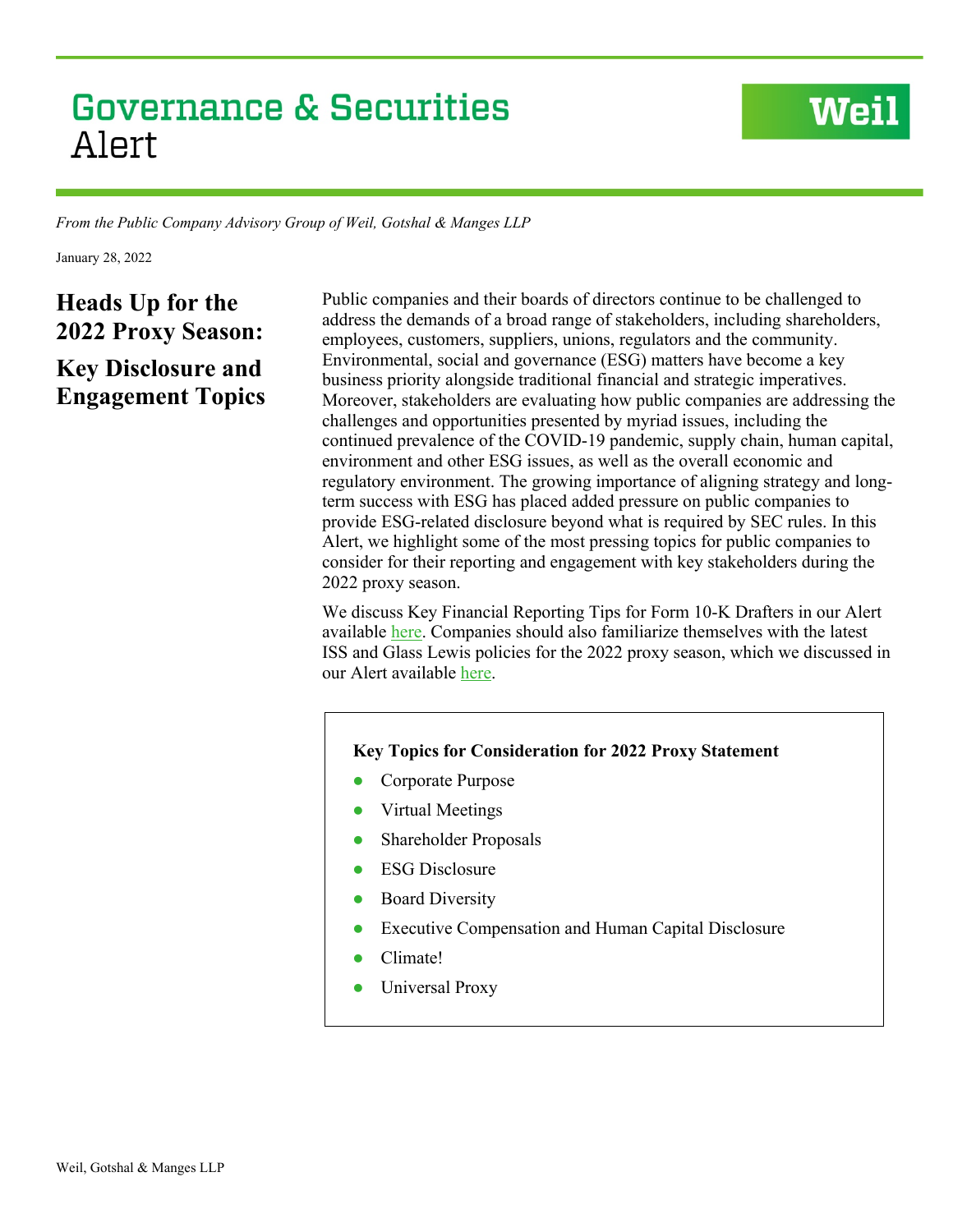#### **Renewed Focus on a Clear Purpose to Advance Long-Term Profitability**

As companies work to manage the current operating environment and lead their companies to long-term profitability it "**has never been more essential for CEOs to have a consistent voice, a clear purpose, a coherent strategy, and a long-term view**," says BlackRock's CEO Larry Fink in his 2022 letter to CEO's, available [here.](https://www.blackrock.com/corporate/investor-relations/larry-fink-ceo-letter) As discussed in this Alert, critical engagement and disclosure topics on human capital issues such was worker turnover, demand for talent, employee engagement and diversity, as well as on climate change, should be integrally linked to the company's purpose.

#### **What to Do Now:**

- **Align and engage on corporate purposes and strategy.** Consider how the company's strategy is informed by the risks and opportunities presented to the company in light of various macro factors, including technology, the COVID-19 pandemic, the global economy, environmental, social and governance (ESG) factors and market opportunities. Companies should continue to engage with their stakeholders amid changing social behaviors, customer demands and specific risks facing the company. Companies should use proxy and annual meeting season as an opportunity to reconnect with shareholders and other key stakeholders, whether through engagement or through their public disclosure.
- **Refresh dialogue and strategy on company's purpose.** Management and the board of directors should maintain an active dialogue on the company's purpose and engage with the workforce at all levels to understand and harness their collective purposes and drive connections with the organization more broadly.

#### **Virtual Meetings**

The number of companies holding virtual annual shareholder meetings has grown exponentially since the COVID-19 pandemic took hold in early 2020. According to [Broadridge,](https://www.broadridge.com/_assets/pdf/vsm-facts-and-figures-2020-brochure-january-2021.pdf) during the first half of 2021 alone, it hosted nearly 2,000 virtual shareholder meetings, with 98% of those being virtual-only. Over 90% of the S&P 500 offered shareholders the option to attend their annual meeting virtually in 2021. We expect many companies to continue to take advantage of virtual-only or hybrid annual meetings during the 2022 proxy season due to the continued uncertainty around the pandemic. During the 2020 proxy season in response to the COVID-19 pandemic, both ISS and Glass Lewis issued emergency guidance on virtual meetings, available [here](https://www.issgovernance.com/file/publications/ISS-Annual-General-Meetings-COVID-19.pdf) and [here,](https://www.glasslewis.com/immediate-glass-lewis-guidelines-update-on-virtual-only-meetings-due-to-covid-19-coronavirus/) and have also updated aspects of their policies on virtual meetings. Starting in 2021, it is ISS's policy to support management proposals seeking shareholder approval to hold shareholder meetings by electronic means, so long as the proposals do not preclude in-person meetings. ISS has noted that evolving technological capabilities could provide a virtual meeting experience that sufficiently approximates an in-person meeting but encourages companies to disclose the circumstances under which virtual-only meetings would be held and allow for comparable rights and opportunities for shareholders to participate electronically as they would have during an in-person meeting. Similarly, Glass Lewis, which has traditionally not supported virtual-only meetings, released updated guidance, available [here,](https://www.glasslewis.com/glass-lewis-updated-approach-to-virtual-meetings-globally/) that it will support companies facilitating the virtual participation of shareholders and expects "robust" proxy statement disclosure addressing the ability of shareholders to participate in the meeting, including shareholders' ability to ask questions at the meeting, procedures, if any, for posting appropriate questions received by the company during the meeting and the company's responses on the company's website, and logistical details for meeting access and technical support. Glass Lewis will generally recommend voting against members of the governance committee where the board is planning to hold a virtual-only shareholder meeting and the company does not provide such disclosure.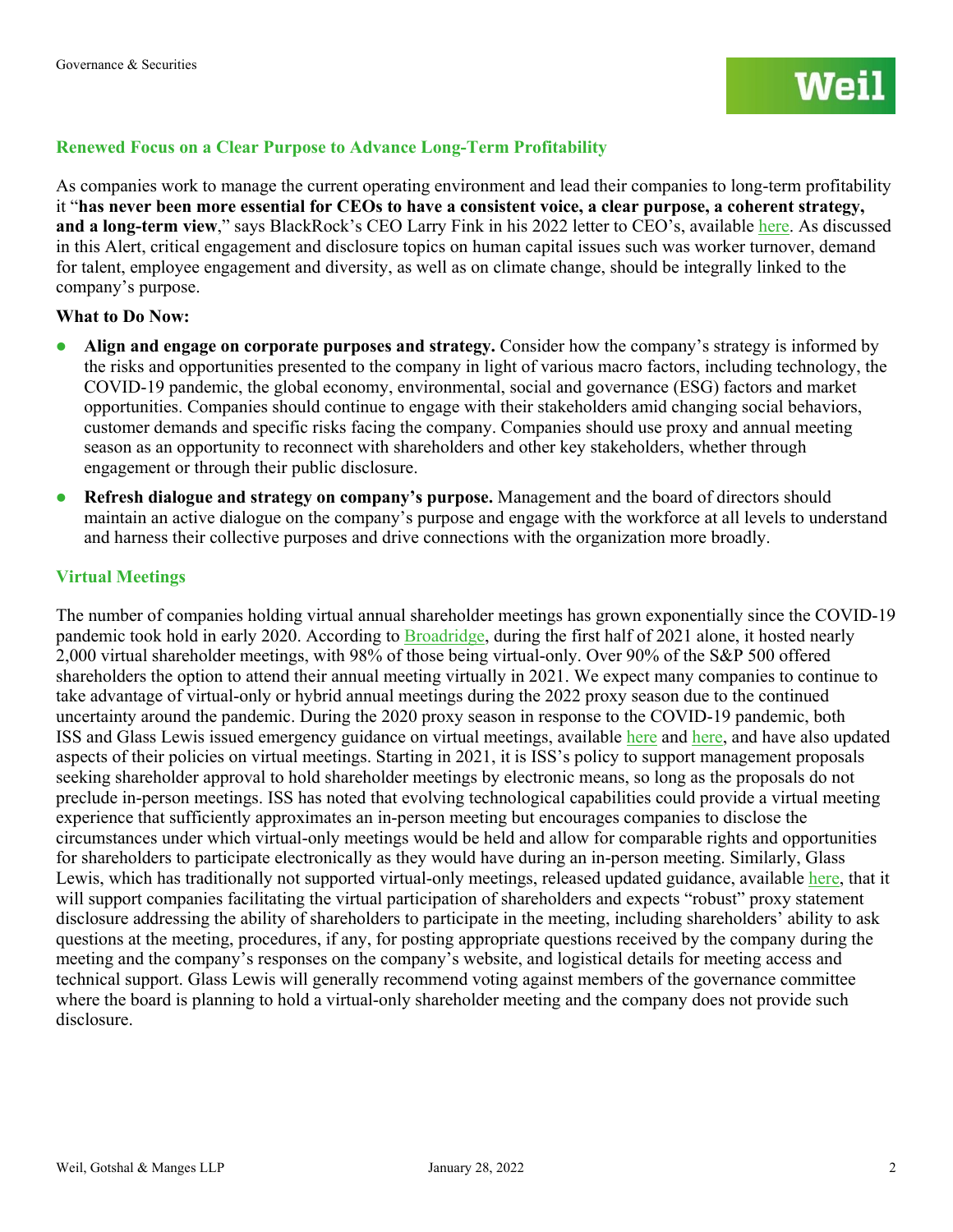#### **What to Do Now:**

- **Confirm that state law permits virtual or hybrid meetings.** Companies considering virtual-only or hybrid meetings should ensure that their selected format is permissible under state law. A majority of states, including Delaware, permit virtual-only annual meetings, with a handful of states permitting hybrid annual meetings so long as there is a still an in-person component. Some states such as California permit virtual meetings but add difficult conditions such as obtaining prior consent from shareholders, and a few states still preclude virtual-only or hybrid meetings all together. Some states, including New York and New Jersey, have recently passed legislation to make permanent prior temporary executive orders allowing for virtual annual meetings.
- **Review organizational documents and obtain board approval.** Review company bylaws and the certificate of incorporation to ensure that there are no restrictions or other significant conditions on the company's ability to hold the annual meeting remotely. Some states require that the board of directors authorize virtual or hybrid meetings.
- **Engage service providers.** If a virtual meeting is being considered, it is helpful to begin making arrangements with third-party service providers well in advance of the proxy statement filing and annual meeting in order to obtain the desired dates, times and services and avoid technical difficulties.
- **Consider investor feedback and learn from prior years.** Consider feedback from investors on the prior years' annual meetings, including with respect to the format, the interface with the company for virtual formats and investors' ability to engage with the company. Consider prior years' experience and ways to improve the experience for the company and shareholders and improve on any technical difficulties experienced, including the insights from the [Report of the 2020 Multi-Stakeholder Working Group on Practices for Virtual](https://cclg.rutgers.edu/news/report-of-the-2020-multi-stakeholder-working-group-on-practices-for-virtual-shareholder-meetings/) Shareholder [Meetings.](https://cclg.rutgers.edu/news/report-of-the-2020-multi-stakeholder-working-group-on-practices-for-virtual-shareholder-meetings/) Additionally, consider the 2020 guidance from **ISS** and [Glass Lewis](https://www.glasslewis.com/immediate-glass-lewis-guidelines-update-on-virtual-only-meetings-due-to-covid-19-coronavirus/) and their subsequent policy updates when establishing your virtual meeting format and related disclosure and communications to shareholders about the meeting.
- **Review the latest SEC guidance on conducting shareholder meetings in light of COVID-19.** On January 21, 2022, the SEC Division of Corporation Finance released [an update](https://www.sec.gov/ocr/staff-guidance-conducting-annual-meetings-light-covid-19-concerns) to its previous shareholder meeting guidance relating to COVID-19 from 2020. Similar to its prior guidance with respect to shareholder meeting format, if a company plans to conduct a "virtual" or "hybrid" meeting, the SEC Staff continues to expect the company to notify its shareholders, intermediaries in the proxy process and other market participants of its plans in a timely manner and clearly disclose logistical details of the meeting, including how shareholders can remotely access, participate in, and vote.
- **Coordinate with shareholder proponents.** The SEC Staff expressly extended to annual meetings held in 2022 its prior guidance encouraging companies to provide shareholder proponents or their representatives with alternative means (such as by telephone) to attend the meeting to present their proposals as they are required to do by SEC Rule 14a-8(h). The SEC Staff has also stated that if the proponent cannot attend because of a COVID-19-related hardship, the absence would be "good cause" and could not be a basis for the company to exclude a future proposal under Rule 14a-8(h)(3). Companies should coordinate with shareholder proponents in advance about the logistics of presenting their proposals to ensure that the proponent cannot later suggest that the company did not provide sufficient means for the proponent or representative to present the proposal.

#### **Shareholder Proposals**

**Amendments to Rule 14a-8 Applicable for 2022 Meetings.** As we discussed in our prior Alert [here,](https://www.weil.com/%7E/media/mailings/2020/q3/sec-adopts-amendments-to-rule-14a8.pdf) amendments to Rule 14a-8, which establishes the eligibility standards and process for the submission of shareholder proposals to be included in a company's proxy statement, are effective and currently apply to any shareholder proposal submitted for an annual or special meeting to be held on or after January 1, 2022 (although the SEC's regulatory agenda suggests that these rules may be further amended in the spring of 2022). Highlights of the new rules as in effect are as follows: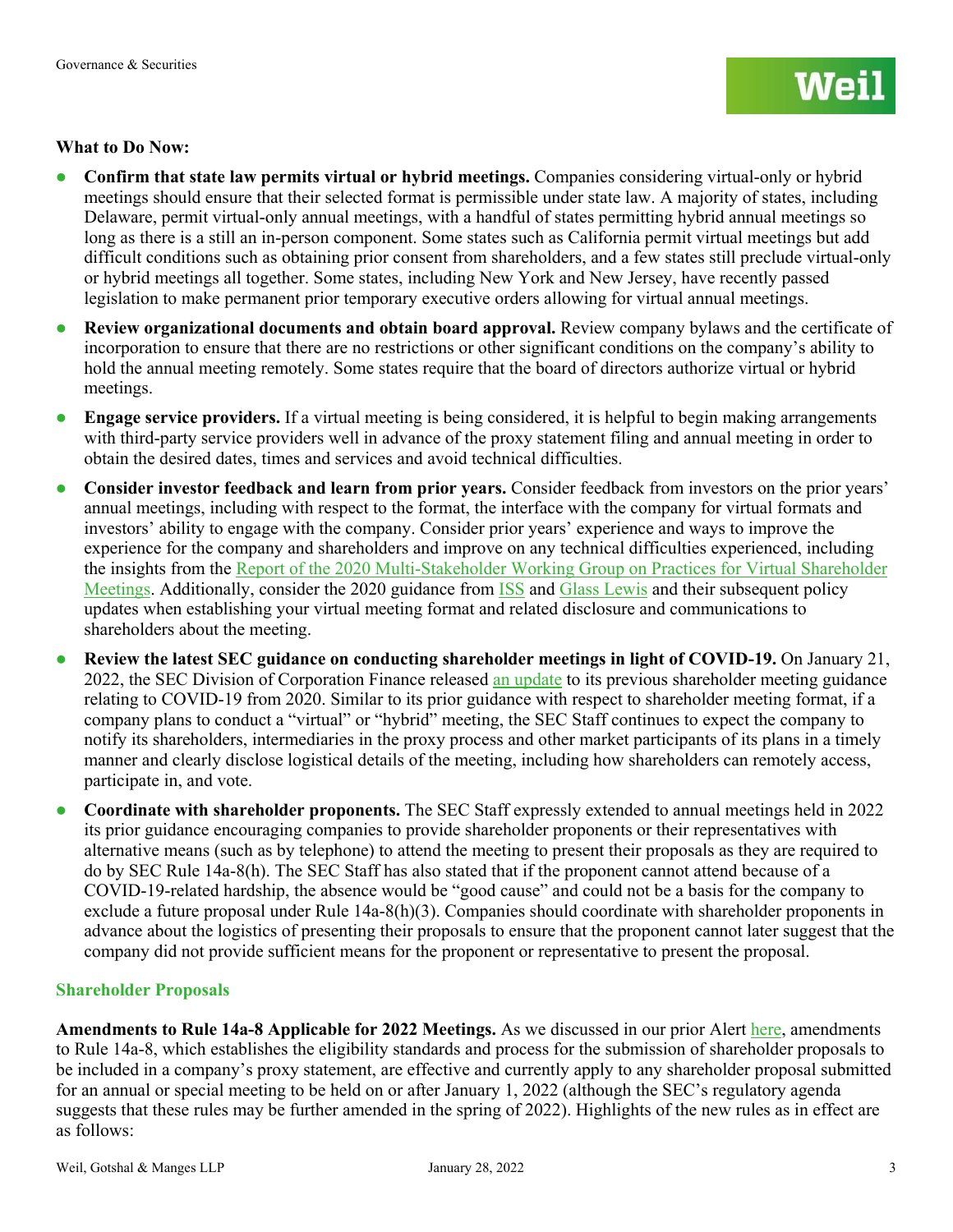- *Ownership thresholds.* Under the old Rule, stock ownership thresholds for a proponent's initial submission required holding at least \$2,000 or 1% worth of a company's eligible securities for at least one year through the date of the shareholder meeting. This was replaced by the new Rule with a three-tier stock ownership threshold that ties a longer minimum holding period to a smaller amount of stock (in market value): \$2,000 for 3 years; \$15,000 for 2 years; or \$25,000 for 1 year. The new Rule does provide a one-year phase-in if the proponent owned at least \$2,000 for at least one year as of January 3, 2021.
- **•** *Aggregation of ownership.* Proponents may not aggregate a small stock holding with that of other small shareholders (either directly or indirectly via a shareholder representative) to meet the eligibility threshold. Co-filing of shareholder proposals is still permitted but only if each proponent is eligible.
- *One proposal per company.* A proponent may not submit more than one proposal to a company for the same shareholder meeting, either directly or indirectly through the use of a representative.
- *Engagement.* A proponent must state that the proponent is able to engage with the company, in person or by teleconference, within a brief specified period after the initial submission.
- *Resubmission thresholds.* Resubmission thresholds were raised for "repeat" proposals submitted and voted on multiple times during the past 5 calendar years, from 3% (first vote), 6% (second vote within the preceding 3 calendar years) and 10% (third/more vote within 3 calendar years of the last vote), to 5%, 15% and 25%, respectively. Aggregation of smaller holdings will not be permitted.

**New SEC Staff Legal Bulletin 14L – Opens Flood Gates for Human Capital and Climate Proposals.** In light of new Staff Legal Bulletin 14L (SLB 14L) issued on November 3, 2021, as discussed in our Alert [here,](https://www.weil.com/-/media/mailings/2021/q4/20211116sec-issues-new-staff-guidance-slb-14l-that-makes-it-harder-to-exclude-climate-change-and-hum.pdf) we expect that companies may no longer be able to exclude certain shareholder proposals focusing on human capital and climate change matters in particular. SLB 14L clarifies the Staff's standard of review of shareholder proposals and aims to streamline and simplify the SEC Staff's review process. It also rescinds the last three Staff Legal Bulletins (Staff Legal Bulletin 14I (Nov. 1, 2017), Staff Legal Bulletin 14J (Oct. 23, 2018) and Staff Legal Bulletin 14K (Oct. 16, 2019)). The Staff's new approach to Rule 14a-8 no-action requests based on Rule 14a-8(i)(7) "ordinary business" and  $(i)(5)$  "economic relevance" is as follows:

- *No significant "nexus" required for significant policy exception.* Proponents are no longer required to demonstrate a significant nexus between the specific company and the policy issue, rather the SEC Staff will consider more generally whether the proposal raises an issue with a broad societal impact that transcends the ordinary business of the company. This is particularly pertinent to policy issues regarding human capital management and climate change, which continue to be policy issues in the SEC's crosshairs. The SEC Staff expressly stated that: "*Under this realigned approach, proposals that the staff previously viewed as excludable because they did not appear to raise a policy issue of significance for the company may no longer be viewed as excludable under Rule 14a-8(i)(7). For example, proposals squarely raising human capital management issues*  with a broad societal impact would not be subject to exclusion solely because the proponent did not demonstrate *that the human capital management issue was significant to the company.*"
- Micromanagement more difficult. The SEC Staff will take a "measured" approach to evaluating companies' micromanagement arguments – recognizing that proposals seeking detail or seeking to promote timeframes or methods do not per se constitute micromanagement. Instead, the Staff will focus on the level of granularity sought in the proposal and whether and to what extent it inappropriately limits discretion of the board or management. The Staff expressly stated that: "*While the analysis in this bulletin may apply to any subject matter, many of the proposals addressed in the rescinded SLBs requested companies adopt timeframes or targets to address climate change that the staff concurred were excludable on micromanagement grounds. Going forward we would not concur in the exclusion of similar proposals that suggest targets or timelines so long as the proposals afford discretion to management as to how to achieve such goals.*"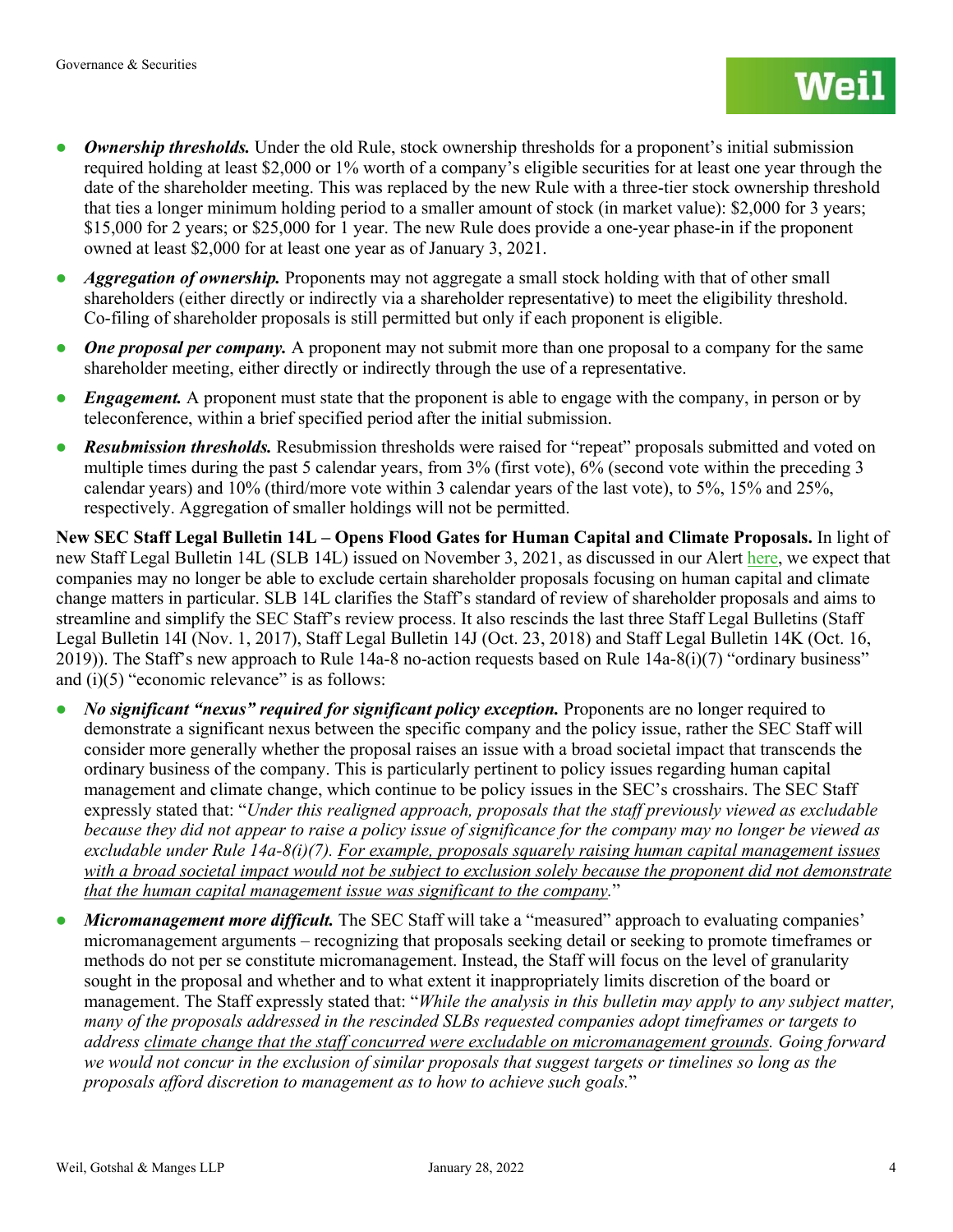- *No economic relevance threshold.* The SEC Staff eliminated the threshold of economic relevance. Previously, a proposal could be excluded if it "relate[d] to operations which account for less than 5 percent of the company's total assets at the end of its most recent fiscal year, and for less than 5 percent of its net earnings and gross sales for its most recent fiscal year, and is not otherwise significantly related to the company's business."
- **Focus on limit on discretion of the board or management.** The SEC Staff will no longer focus its analysis on whether a proposal seeks intricate detail or imposes a specific strategy, method, action, outcome or timeline on management for addressing a significant issue in a way that supplanted the board and management's judgement in managing matters of a complex nature to find that the proposal is per se micromanagement. Instead, the SEC Staff will focus on the level of granularity sought in the proposal, and whether and to what extent it inappropriately limits discretion of the board or management.

**Shareholder Proposal Trends: What to Expect.** According to ISS Governance Analytics data, the number of shareholder proposals that were either voted on by shareholders, withdrawn by the proponent or omitted by the Company increased to over 900 in 2021 from nearly 850 in 2020, largely driven by an increase in ESG-related proposals, which are garnering increased support from shareholders. For the 2021 proxy season, the most common proposal topics focused on workplace diversity and EEO-1 reporting, civil rights and racial justice, political lobbying, climate change, ability for shareholders to act by written consent, independent chairpersons and the ability for shareholders to call special meetings. ESG proposals that passed in 2021 most notably include proposals on political spending disclosure, climate change and diversity, equity and inclusion proposals, including EEO-1 reporting and workforce DEI progress reporting. We generally expect that the number of shareholder proposals submitted in 2022 will increase driven in part by the expectation that companies will not be able to exclude proposals that they may have been able to exclude in the past in light of SLB 14L. As a result, we also expect that many more companies will be focused on engaging with proponents to consider the concerns raised by the proposals and whether and how to address them. Unless settlements are reached during these engagements, we expect there will be an uptick in proposals put to a shareholder vote in 2022.

#### **What to Do Now:**

- **Apply new Rule 14a-8 standards.** When reviewing shareholder proposals submitted for the 2022 annual meeting, confirm that the proponent and the proposals satisfy the revised rule requirements and explore any procedural deficiencies first. See above and our prior Alert [here.](https://www.weil.com/%7E/media/mailings/2020/q3/sec-adopts-amendments-to-rule-14a8.pdf)
- **Strategically evaluate alternatives.** In light of the influx of proposals so far for 2022 annual meetings, companies should evaluate available alternatives and deploy their resources strategically. Each proposal received may require a different approach, which may include one or more of the following:
	- **Engage with proponent.** Engaging with the proponent is often the most prudent course of action even if noaction relief is ultimately requested. Engagement demonstrates the company's willingness to consider shareholder perspectives. Factors to consider prior to engaging include the size of the investor's ownership, the significance and relevance of the proposal and how the proposal has fared in prior years, if applicable.
	- **Analyze proposals through the SEC's new lens.** Upon receipt of a shareholder proposal that touches on a potentially significant policy issue, consider the granularity of the proposal and whether the proposal "*inappropriately limits discretion of the board or management*," which are the areas of focus for the SEC Staff under SLB 14L.
	- **Submit request for no-action.** If there is a supportable argument for exclusion of the proposal, a no-action request to the SEC Staff may be an appropriate path. The company should consider results of prior year's engagement efforts, support for prior proposals, previously submitted no-action letters and the SEC Staff's most recent guidance, including SLB 14L, as well as the company's timeline. In light of the increased volume of shareholder proposals and, as a result, no action letters submitted to the SEC, the review and response process may take some time, especially because the SEC Staff has reverted to its prior practice of responding to each letter.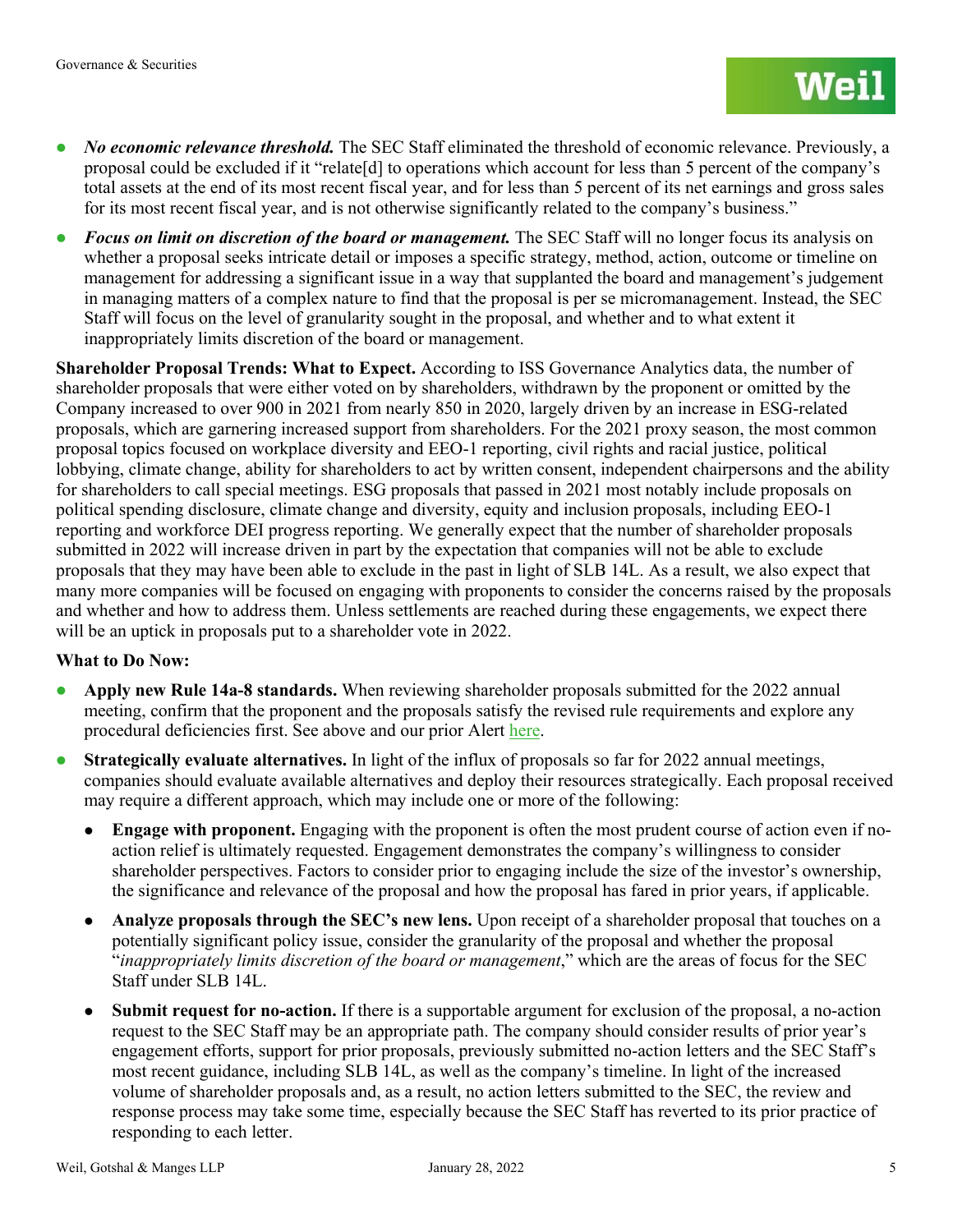- **Include shareholder proposal in proxy statement.** Given the potential difficulty of excluding many shareholder proposals under new SLB 14L, we expect that companies will opt to include more shareholder proposals in their proxy statements. Including the proposals may provide the company with an opportunity to understand its shareholders' views on specific topics that could help to inform the company's approach to such topics going forward.
- **Understand ISS and Glass Lewis implications for director elections and proposals.** As discussed in our prior Alert [here,](https://www.weil.com/-/media/mailings/2021/q4/211222heads-up-for-the-2022-proxy-seasonnew-and-revised-iss-and-glass-lewis-policies-focus-on-board.pdf) ISS and Glass Lewis policy updates for the 2022 proxy season focused on the accountability of the board of directors and its committees for oversight of environmental, social and governance issues, including board diversity, climate responsibility and shareholder rights. Companies should familiarize themselves and their boards with the new and updated policies, which will influence the results of director elections and support for shareholder proposals in the 2022 proxy season.

#### **Environmental, Social and Governance (ESG) Disclosure**

**"ESG Story" in Proxy Statement.** The focus on environmental and social issues continues to dominate the engagement priorities of institutional investors. Investors and the SEC are reviewing company disclosures to understand their commitment and approach to overseeing risks relating to climate change, sustainability and social responsibility matters. In particular, they are looking for measurable results that demonstrate commitments and related oversight. Accordingly, more companies are enhancing disclosure in their proxy statements by highlighting board oversight of ESG, including specific allocations across committees, disclosure in alignment with the Task Force on Climate-related Financial Disclosures (TCFD) and Sustainability Accounting Standards Board (SASB) frameworks, identifying priorities and measurable goals and highlighting progress toward such goals and how the company has been recognized by third parties.

#### **What to Do Now:**

- **Enhance disclosure around board and committee accountability and oversight of ESG.** Companies should review and update disclosure relating to oversight of ESG initiatives and how ESG is linked to company-wide strategic planning decisions wherever relevant. Beginning in 2022, Glass Lewis will generally recommend voting against the chair of the governance committee of companies in the S&P 500 index who fail to provide explicit disclosure concerning the board's role in overseeing environmental and/or social issues. For companies in the Russell 1000 and instances where Glass Lewis identifies material oversight concerns, Glass Lewis will review a company's proxy statement and governing documents (such as committee charters) to determine if directors maintain a meaningful level of oversight of and accountability for a company's material environmental and social impacts.
- **Understand and be prepared to engage with major investors.** Companies should expect and be prepared to engage with shareholders on various ESG matters. In their recently published proxy season voting and engagement guidelines, major institutional investors such as **BlackRock**, [State Street,](https://www.ssga.com/us/en/institutional/ic/insights/ceo-letter-2022-proxy-voting-agenda) [Vanguard](https://about.vanguard.com/investment-stewardship/principles-policies/) and others have identified ESG issues as some of their most significant engagement priorities.
- **Ensure disclosure is consistent.** Companies preparing ESG or sustainability reports should ensure that disclosure in such reports is consistent with Form 10-K and proxy statement disclosure and across the company's communications platforms and SEC filings. In September 2021, the Division of Corporation Finance published a [Sample Comment Letter,](https://www.sec.gov/corpfin/sample-letter-climate-change-disclosures) highlighting comments addressing climate change disclosure in particular. Notably, the first sample comment requested an explanation of what consideration the company gave to providing the same type of climate-related disclosure in the company's SEC filings as the company included in its corporate social responsibility (CSR) report.
- **Disclose director ESG-related skills.** Highlight skills and expertise of board members that bear on their ability to oversee ESG risks facing the company and its industry.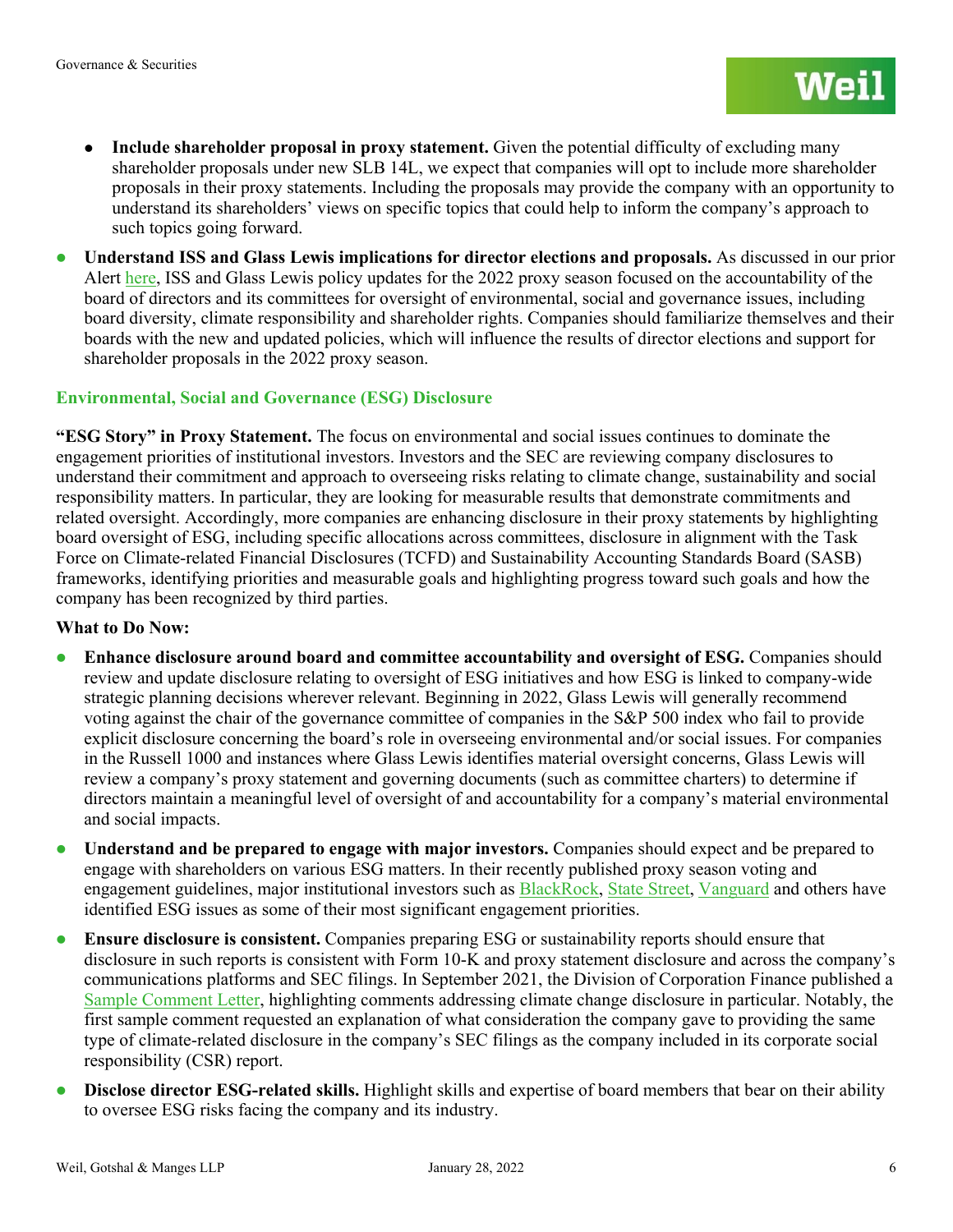#### **Board Diversity**

**Board Diversity.** Although there has been progress in improving diversity in the boardroom in the last two years, according to [ISS Corporate Solutions,](https://www.isscorporatesolutions.com/number-of-black-director-appointments-grows-exponentially-at-large-us-companies/) directors from underrepresented groups still account for only 17% of public company directors while female directors comprise approximately 27%. Regulators, investors and proxy advisory firms continue to focus on increasing board gender and racial diversity. As companies focus on their proxy statements for their 2022 annual meetings, it is important to understand the lens through which their various constituencies will scrutinize board and workforce diversity disclosure and prepare disclosure that provides a meaningful picture of the company's board diversity and DEI initiatives. See our prior Alert [here](https://governance.weil.com/wp-content/uploads/2021/11/2021.03.22-Heads-Up-for-the-2021-Proxy-Season-Focus-on-Diversity-Disclosure.pdf) for a deeper dive on board diversity issues.

**Nasdaq Board Diversity Rule.** In August 2021, the SEC approved Nasdaq's new board diversity listing standards, underscoring the increased market focus on enhancing board diversity. Pursuant to new Nasdaq Rule 5605(f) (Diverse Board Representation) and 5606 (Board Diversity Disclosure), Nasdaq-listed companies (with certain exceptions) must (1) provide annual public disclosure of board diversity statistics using a standardized template and (2) have, or explain why the company does not have, at least two "diverse" board members, including at least one director who self-identifies as female and at least one director who self-identifies as an "Underrepresented Minority" or "LGBTQ+." The board diversity matrix is required by the later of August 8, 2022 or the date on which the company files its 2022 proxy statement. The rules pertaining to board composition will phase in starting in 2023 depending on a company's size and listing tier. See "Diversity Policies At-A-Glance" below.

#### **Diversity Policies At-A-Glance**

#### **ISS**

- At least one gender diverse director at Russell 3000 or S&P 1500 companies for annual meetings held on or after February 1, 2022
- At least one racially/ethnically diverse director at Russell 3000 or S&P 1500 companies for annual meetings held on or after February 1, 2022
- At least one gender diverse director at all companies for annual meetings held on or after February 1, 2023

#### **Glass Lewis**

- At least two gender diverse directors at all Russell 3000 companies for annual meetings held on or after January 1, 2022
- At least one gender diverse director at all companies with six or fewer directors for annual meetings held on or after January 1, 2022
- At least 30% gender diverse directors at all Russell 3000 companies for annual meetings held on or after January 1, 2023
- Following state law mandates on board diversity for annual meetings held on or after January 1, 2022
- Nasdaq listed companies must provide required disclosure by August 8, 2022 (see below)

#### **For Nasdaq-Listed Companies**

- Disclose in proxy statement or on website the Nasdaq-required board matrix for the later of the date a company files its proxy statement for the 2022 annual meeting or August 8, 2022
- Have one diverse director or explain why none (including boards with five or fewer directors) starting with the later of the date a company files its proxy statement for the 2023 annual meeting or August 7, 2023
- For boards with six or more directors, have two diverse directors or explain why not starting with the later of the date a company files its proxy statement for the 2025 annual meeting or August 6, 2025, for companies listed on the Nasdaq Global Select Market or Nasdaq Global Market, and the date a company files its proxy statement for the 2026 annual meeting or August 6, 2026, for companies listed on the Nasdaq Capital Market
- Generally, a one-year phase-in for newly public companies and a grace period for vacancies are permitted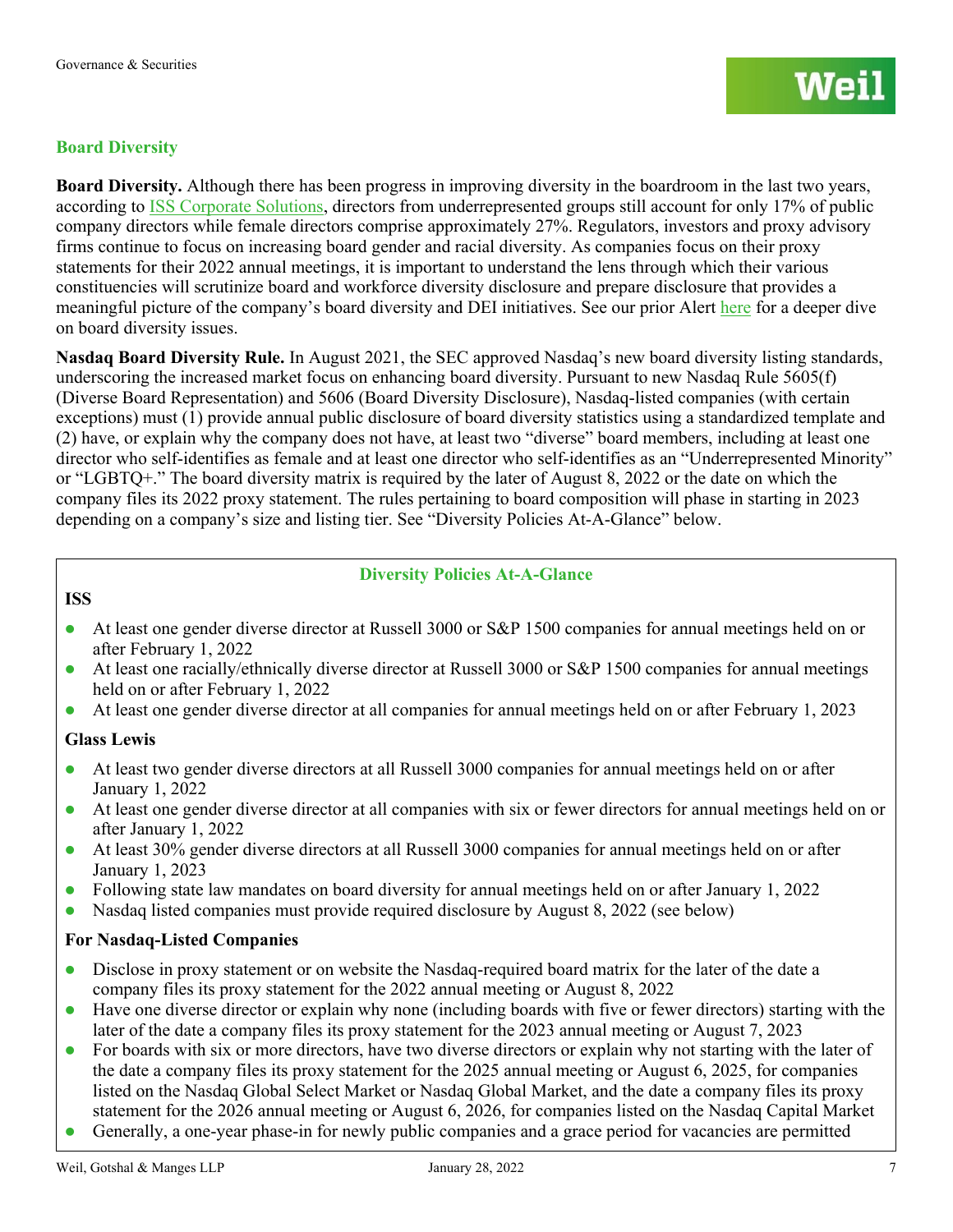#### **What to Do Now:**

- **Nasdaq companies – prepare disclosure and consider board succession planning.** Nasdaq-listed companies should be proactive in preparing their boards of directors for the new diversity disclosure matrix requirements. Such companies should also assess board composition and consider director succession planning in light of the new diversity requirements.
- **Remember SEC-required disclosure.** Companies should disclose in their proxy statements any changes made to the director nomination process or board diversity policy, as companies are required to disclose if and how diversity is considered as a factor in the process for considering candidates for board positions. Moreover, under guidance from the SEC Staff, it is expected that companies disclose, with a director consent, the self-identified characteristics the board or nominating committee has considered in determining the specific experience, qualifications, attributes or skills of an individual for board membership (see [Regulation S-K C&DI](https://www.sec.gov/divisions/corpfin/guidance/regs-kinterp.htm) Question 116.11 and Question 133.13). While historically the SEC has opted for a principles-based materiality regime for diversity disclosure giving broad discretion to companies, the anticipated rule proposals on the SEC's rule making agenda may take a different approach.
- **•** Update D&O Questionnaires. Consider how to best obtain information from directors regarding their diversity and backgrounds, including by making updates to D&O questionnaires.
- **Consider "Rooney Rule" policies.** In response to continued letter writing campaigns and shareholder proposals, we anticipate that companies in larger numbers will adopt a "Rooney Rule" policy, requiring diverse individuals based on gender, race and ethnicity to be included in formal searches for new directors and, in some cases, in searches for CEOs and other open executive positions.
- **Conduct annual board evaluations.** The board should continue to evaluate its own composition, including its leadership, competencies, independence, diversity, tenure and effectiveness, to determine whether it aligns with the company's strategic objectives.
- **Stay informed on state law requirements.** A number of states have adopted and are considering board diversity legislation, including gender and race. Companies should stay up to date on state initiatives and requirements with respect to board composition. Glass Lewis will look to applicable state laws when making its voting recommendations in director elections.

#### **Executive Compensation and Human Capital Disclosure**

**ESG-Linked Compensation Metrics.** Public companies and their compensation committees are under increasing demands to reflect ESG-related goals and measures in their executive compensation program, and many companies are beginning to incorporate, or considering how and whether to incorporate, such measures into executive compensation decisions. Based on a 2021 study by Pearl Meyer, available [here,](https://www.pearlmeyer.com/looking-ahead-executive-pay-practices-2022-executive-summary.pdf) 19% of public company respondents (21% for those with revenues of \$10 billion or more) reported that they intend to add one or more formal ESG metric in 2022. These measures are more often included in the short-term compensation program and may include goals such as customer satisfaction and safety, as well as diversity metrics. Although many companies agree that ESG metrics should be factored into the executive compensation decisions, companies still struggle with challenges in identifying the appropriate metrics and how to set targets, especially for the long-term.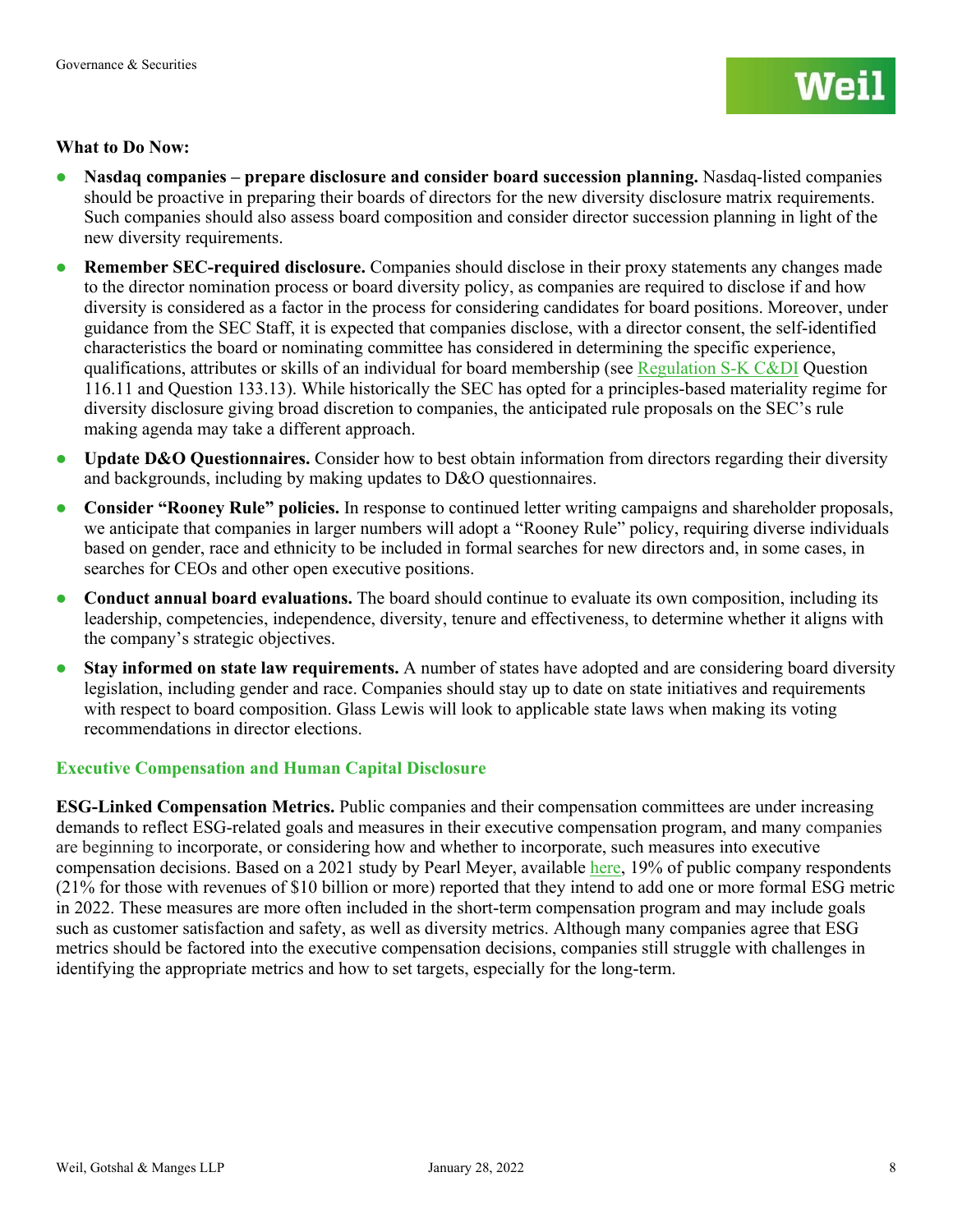**Perquisites Sweep.** The SEC Division of Enforcement remains focused on executive perks and benefits and has continued with a sweep of perquisite disclosures and subsequent enforcement actions in 2021 as it did in 2020 and 2019. The SEC has brought several enforcement proceedings against companies that failed to disclose personal expenses and travel expenses, including use of corporate aircraft for personal reasons. These cases often involve findings of deficiencies in internal controls. For example, in August, the SEC settled charges with one company which allegedly failed to evaluate and disclose 33 flights by its CEO that were financed by the company but not "integrally and directly related" to the CEO's professional duties. Most recently in November, the SEC settled charges against another company and its former CEO, where it highlighted the company's lack of a formal policy regarding approval and use of noncommercial aircraft and process of reimbursement of private aviation expenses.

**COVID-Perquisite Guidance.** In September 2020, the SEC Staff issued new [Regulation S-K C&DI](https://www.sec.gov/divisions/corpfin/guidance/regs-kinterp.htm) Question [219.05,](https://www.sec.gov/divisions/corpfin/guidance/regs-kinterp.htm) which confirms that the SEC's two-step analysis applies in evaluating whether benefits provided to executive officers because of the COVID-19 pandemic constitute perquisites or personal benefits. The SEC noted that whether an item is "integrally and directly related" to the performance of the executive's duties depends on the particular facts. The C&DI provided several examples: enhanced technology needed to make the executive's home his or her primary workplace upon imposition of local stay-at-home orders would generally not be a perquisite or personal benefit because of the integral and direct relationship to the performance of the executive's duties. On the other hand, items such as new health-related or personal transportation benefits provided to address new risks arising because of COVID-19, if they are not integrally and directly related to the performance of the executive's duties, may be perquisites or personal benefits even if the company would not have provided the benefit but for the COVID-19 pandemic, unless they are generally available to all employees.

**Clawbacks***.* On October 14, 2021, the SEC reopened the comment period to solicit input on the controversial clawback rules it proposed in 2015 to implement the provisions of Section 954 of the Dodd-Frank Wall Street Reform and Consumer Protection Act of 2010 and also sought comment on additional questions that could inform further changes by the SEC to the proposed rule. If adopted, the SEC's proposed rule would direct the national securities exchanges to establish listing standards requiring companies to adopt, disclose and comply with a compensation clawback policy as a condition to listing. The clawback policy contemplated by the proposed rule is fairly prescriptive, leaves little discretion and would mandate recovery of incentive-based compensation from current and former executive officers who received such compensation during the three fiscal years preceding the date on which the listed company is required to prepare an accounting restatement to correct a material error. The additional questions posed by the SEC asked about, among other things, whether the types of accounting restatements to which the rules would apply should be expected to include restatements made to correct *all* errors to previously issued financial statements instead of only restatements to correct *material* errors and whether companies should be required to disclose how they calculated the amount to be recovered by the executive. When the SEC adopts the rule, it will then receive amended listing standard proposals from the stock exchanges for approval.

**COVID-19 Related Compensation Adjustments.** Following the second year of the COVID-19 pandemic, we expect to see fewer compensation related adjustments related to 2021 executive compensation decisions. However, companies that continue to be significantly detrimentally impacted and have made compensation adjustments due to the ongoing pandemic should ensure that they address in the compensation discussion and analysis (CD&A) in the proxy statement decisions made and the rationale for any adjustments. In December 2021, ISS released [11 FAQs](https://www.issgovernance.com/file/policy/latest/americas/US-Compensation-Policies-and-the-COVID-19-Pandemic.pdf) on how it would review pandemic-related adjustments to short and long-term executive compensation decisions.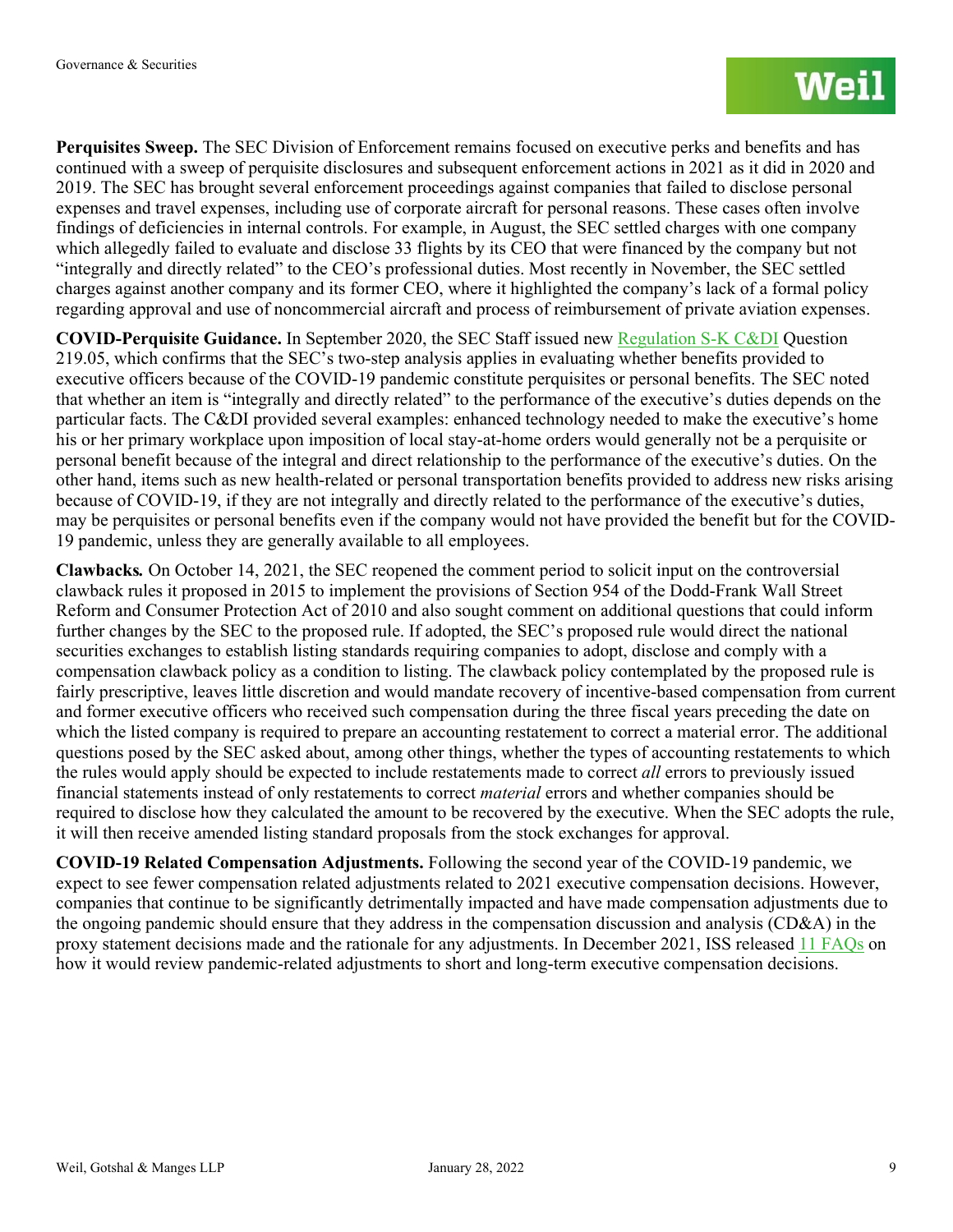**EEO-1 Disclosure.** Disclosure of Consolidated EEO-1 Reports is becoming the "gold standard" for investors. These annual reports provided to the U.S. Equal Employment Opportunity Commission include the race, gender and ethnicity of the employees in various job categories, including senior management. The Office of the Comptroller of New York City has been actively submitting proposals and engaging with companies to disclose this data and announced [here](https://comptroller.nyc.gov/newsroom/comptroller-stringer-nyc-funds-release-2021-shareowner-initiatives-postseason-report/) that as a result of its successful campaign, at least 84 then current S&P 100 companies (as of December 30, 2021) disclose or have committed to disclose their EEO-1 reports. As discussed above, in 2021, 42 shareholder proposals requested such disclosure, many of which settled based on the company's agreement to make the report or excerpts available. Of the three proposals that went to a vote, two passed with an average of 70% support. In January 2022, State Street Global Advisors announced in its [annual letter](https://www.ssga.com/us/en/individual/mf/insights/ceo-letter-2022-proxy-voting-agenda) to boards of portfolio companies that it will take action against responsible directors, including the compensation committee chair, at companies in the S&P 500 that do not disclose their EEO-1 report.

**Spring-Loaded Compensation Awards.** As discussed in our [10-K Reporting Alert,](https://www.weil.com/-/media/files/pdfs/2022/key-financial-reporting-tips-for-form-10k-drafters.pdf) the SEC issued accounting guidance on "spring-loaded" compensation awards in the form of new [Staff Accounting Bulletin No. 120](https://www.sec.gov/oca/staff-accounting-bulletin-120) (SAB 120). For example, a concern is that a company could be understating compensation expense when stock options are granted at a time when the company has material nonpublic information that is positive (MNPI) concerns the company's stock price SAB 120 requires certain disclosures in MD&A (and financial statement footnotes) regarding the estimation of the fair value of equity grants made when the company or its insiders are aware of MNPI. Among other things, at a minimum, a company that has granted options or other securities tied to the company's common stock while aware of MNPI must determine whether its evaluation of factors, such as consideration of future events in estimating expected volatility, resulted in an estimate that involves a significant level of estimation uncertainty and has had or is reasonably likely to have a material impact on the financial condition or results of operations of the company. SAB 120 relates to all equity awards, not just options.

**Human Capital Disclosure.** Amendments to Regulation S-K that became effective November 9, 2020 require companies to disclose in the Form 10-K information about material human capital resources, measures or objectives that management focuses on in managing its business. Because the SEC has not defined the term "human capital management," companies are taking a variety of approaches to comply with the disclosure rule. Generally, companies have included disclosure relating to workforce composition and demographics, talent and succession planning, employee compensation, COVID-19 pandemic response, diversity, equity and inclusion in the workplace, and employee training and retention. A small number of companies are beginning to disclose future goals and measures. Companies should continue to expect additional rule making by the SEC on human capital disclosure. The SEC's rule making agenda includes additional proposed rules on human capital disclosure, including relating to workforce diversity and corporate board diversity. Moreover, human capital management remains a strategic priority for management and the board, as well as a key engagement priority for investors. In addition to critical health and safety concerns relating to the pandemic, the range of human-capital issues for management to tackle includes employee retention, compensation, training and development, diversity and inclusion, and adapting the workforce to remote environments.

#### **What to Do Now:**

 **Evaluate whether and how ESG targets can be linked to executive compensation.** Institutional investors expect companies to hold executives accountable for ESG goals and are identifying as a priority whether company disclosure on whether executive compensation is linked, at least in part, to ESG goals. Companies should consider performing periodic ESG materiality assessments in order to identify, manage and integrate ESG elements that are meaningful to their businesses into their strategy and measure them against relevant compensation metrics. Companies should also review peer company metrics and work with their compensation consultants to implement the appropriate awards and relevant metrics consistent with their compensation philosophy.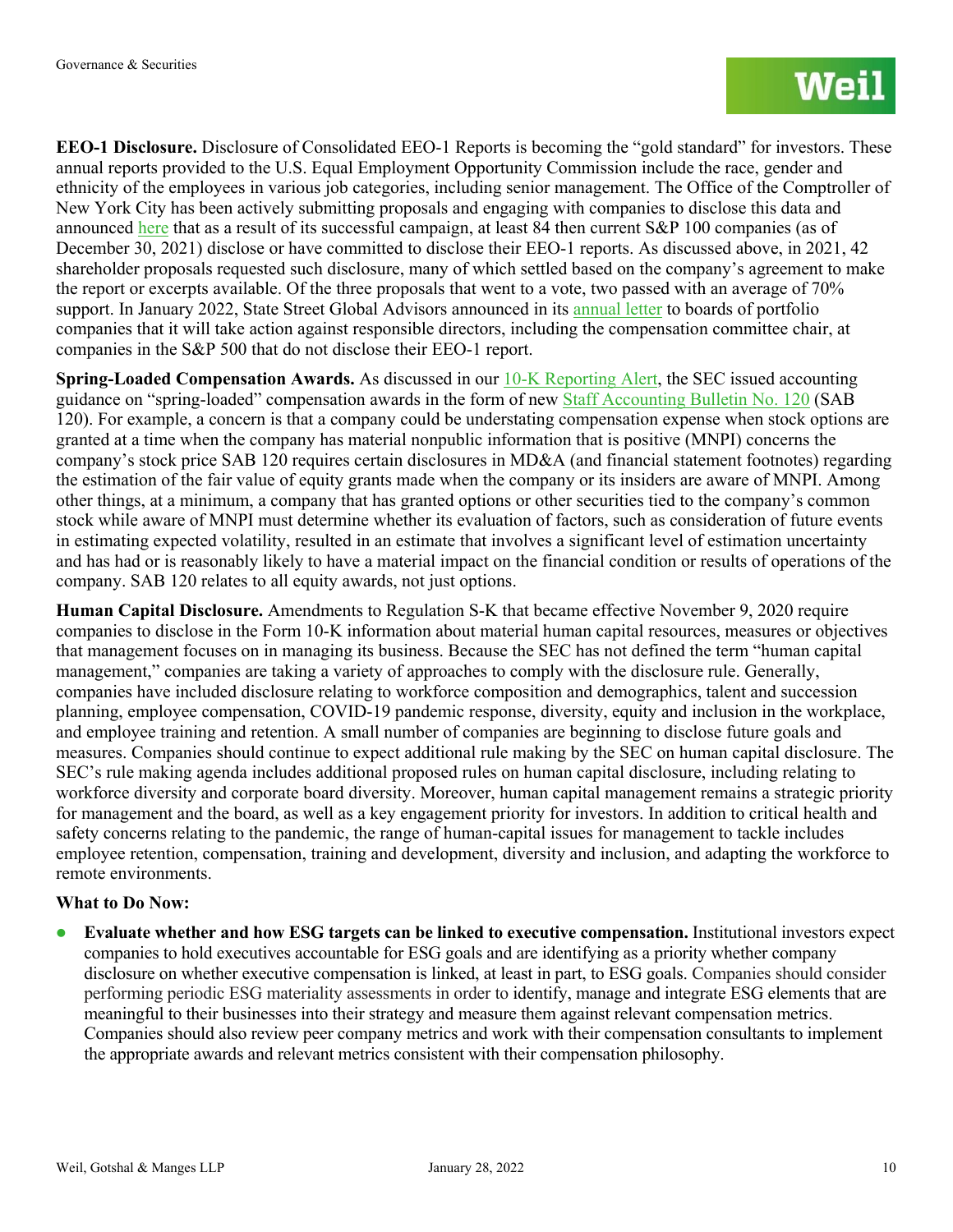- **Train legal team, executives and directors on perks – implement controls.** Companies should train directors and officers (and sometimes their assistants) and legal and accounting staff involved with implementing internal controls and procedures relating to perquisites on the SEC's definition of when an item constitutes a perquisite or a personal benefit – whether the item is "integrally and directly related" to the performance of the executive's or director's duties – as well as tracking the incremental costs of perquisites to the company. Companies should review internal controls and procedures relating to detecting, valuing and disclosing executive and director perquisites. Efforts including engaging third-party compensation consultants and implementing compliance policies concerning travel, expense reimbursement, charitable contributions and aircraft usage, among other things, have previously resulted in reduced enforcement fines.
- **Review clawback provisions and policies.** As proposed by the SEC, there is very limited discretion with respect to when a company could choose not to seek recovery pursuant to a clawback policy. Companies will need to undertake a complete review of existing clawback provisions under executive employment agreements, equity plans and award agreements and any other relevant contracts in anticipation of the adoption of new rules to help ensure a smooth transition, where relevant.
- **Ensure sufficient back up and support for human capital disclosure.** In light of the second year of human capital resources disclosure, companies should ensure that they have sufficient support for the metrics, goals and achievements disclosed.
- **Review say-on-pay results.** Overall, say-on-pay proposals continue to garner majority support. Companies should review the prior year's say-on-pay result and feedback from investor engagement efforts to support this year's say-on-pay disclosure and executive compensation decision making. In addition, the CD&A requires companies to disclose whether and, if so, how the company has considered the results of the most recent say-onpay vote and, if so, how that consideration has affected the company's executive compensation decisions and policies.

#### **Climate!**

**Institutional Investors Focus on Climate Risk.** Investors continue to focus on climate change risks in companies' long-term prospects. [Blackrock](https://www.blackrock.com/corporate/literature/fact-sheet/blk-responsible-investment-guidelines-us.pdf) explicitly considers a company's plan or actions on climate change when voting on directors, particularly at companies facing material climate risks. State Street, in its recent [letter to directors,](https://www.ssga.com/us/en/individual/mf/insights/ceo-letter-2022-proxy-voting-agenda) stated that they will launch a targeted engagement campaign with the most significant GHG emitters in their portfolio to encourage the adoption and implementation of climate transition plans and, starting in 2023, they will hold directors accountable for failing to do so. [Vanguard](https://www.thecorporatecounsel.net/GreatGovernance/member/Portal/Memos/04_21_Vanguard.pdf) has also indicated that its funds are likely to support proposals that request, among other things, disclosure on how climate change risks are incorporated into strategy and capital allocation decisions or ask for an assessment of climate impact. As discussed above, Larry Fink, in his annual letter to CEOs stated that **"[e]very company and every industry will be transformed by the transition to a net zero world. The question is, will you lead, or will you be led?**" In October 2021, trustees of three New York City pension funds committed to redirect the city's \$50 billion retirement fund away from fossil fuels and toward investments in clean and renewable energy, with the mission to generate net-zero carbon emissions by 2040.

**Climate Activism.** The 2021 proxy season saw the successful proxy contest at ExxonMobil where a new hedge fund called Engine No. 1 was able to leverage environmental and governance issues to win three board seats. Engine No. 1's campaign focused on its claim that Exxon's board has failed to develop a clean energy strategy. Moreover, as discussed above, the 2021 proxy season saw significant increase in support for shareholder proposals on environmental and climate matters. In 2021, companies across the board, but especially in the energy (specifically, non-renewable resources) and banking and finance sectors, experienced increased investor scrutiny of their climate risk mitigation and energy transition plans (see the ISS report on climate-related voting trends [here\)](https://insights.issgovernance.com/posts/iss-releases-2021-u-s-proxy-season-climate-related-voting-trends-report/).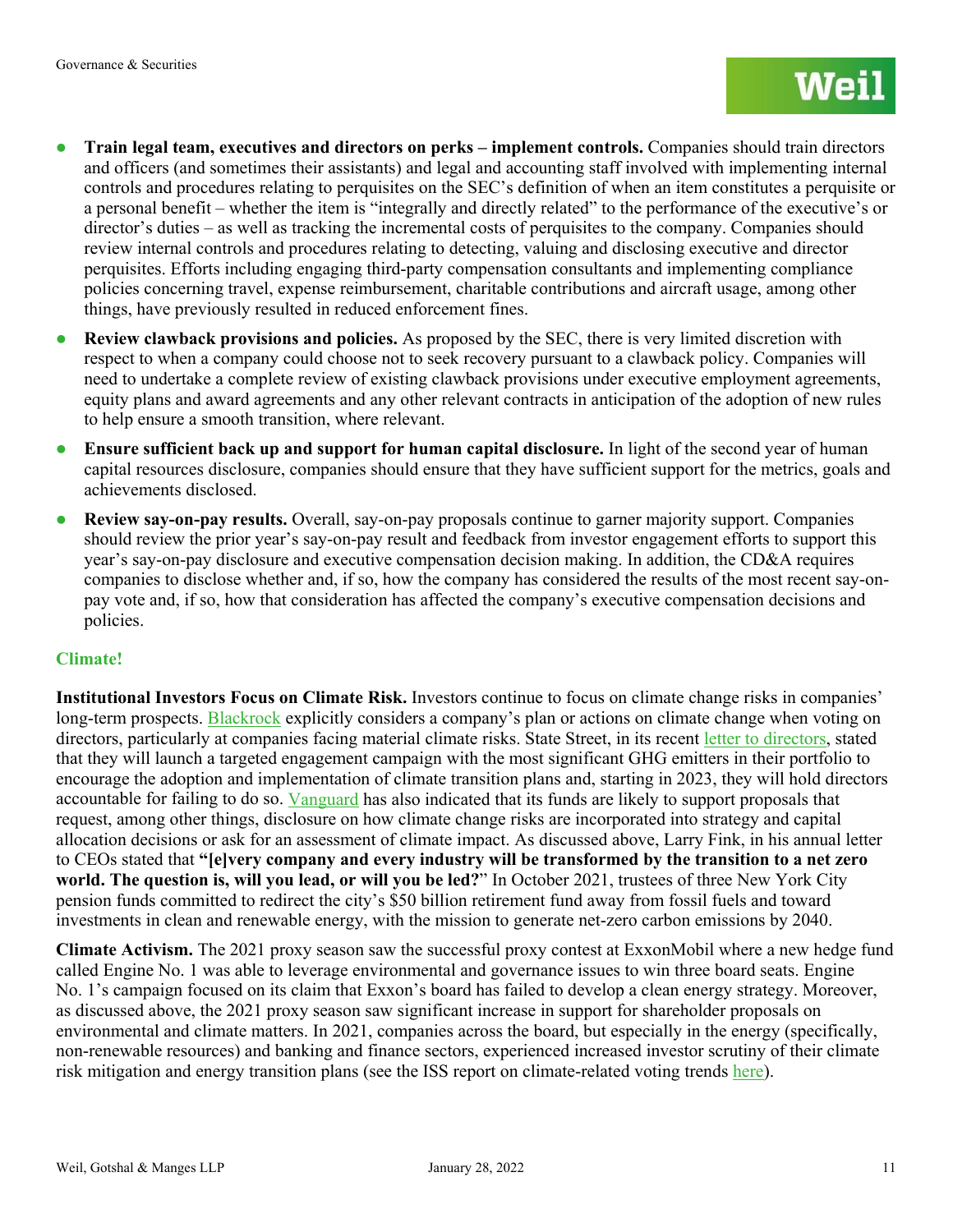**ISS and Glass Lewis Policies – Say-on-Climate.** Climate change continues to be a hot button issue for proxy advisory firms. ISS has recently updated its guidance, disclosure metrics and recommendations on management and shareholder say-on-climate proposals and has also indicated that for companies that are significant GHG emitters, it will generally recommend a vote against or withhold from the chair of the responsible committee overseeing GHG emissions if the company has not taken what ISS considers to be the minimum steps toward understanding, assessing or mitigating emission-related risks to the company and the larger economy. These steps include detailed disclosure of climate-related risks (such as board governance measures, corporate strategy and risk management analysis) and appropriate GHG emissions reduction metrics and targets. In 2022, this policy will only apply to the companies appearing on the Climate Action 100+ Focus Group list, available [here.](https://www.climateaction100.org/whos-involved/companies/) Glass Lewis has maintained its focus on board accountability and states in its policies that it "carefully monitors companies' performance with respect to environmental and social issues," including related to climate. To the extent that Glass Lewis believes that the company has not properly managed or mitigated material environmental risks to the detriment of shareholder value, or such mismanagement has threatened shareholder value, Glass Lewis may recommend against the election of one or more board members responsible for the oversight of such risks. Additionally, ISS and Glass Lewis have updated their policies on say-on-climate management and shareholder proposals, a summary of which is available in our Alert [here.](https://www.weil.com/-/media/mailings/2021/q4/211222heads-up-for-the-2022-proxy-seasonnew-and-revised-iss-and-glass-lewis-policies-focus-on-board.pdf)

**SEC Focus on Climate.** SEC Staff has released illustrative comment, available [here,](https://www.sec.gov/corpfin/sample-letter-climate-change-disclosures?utm_medium=email&utm_source=govdelivery) that may be issued to companies regarding their climate-related disclosure, or the absence thereof. Depending on companies' particular facts and circumstances, disclosure on climate change may be required as part of the company's description of its business, legal proceedings, risk factors, MD&A and analysis of financial condition and results of operations sections of Form 10-K. Further disclosure may also be required to align filings with more expansive disclosures in companies' CSR or sustainability reports. The SEC is now considering public input on developing updated disclosure rules to supplement its 2010 interpretative release, which first provided guidance on how to consider disclosure of climate change-related risks and opportunities, available [here.](https://www.sec.gov/rules/interp/2010/33-9106.pdf) In a recent interview, SEC Chair Gensler indicated that of the letters received to date on Commissioner Lee's public comment request, three out of every four support some form of mandatory climate disclosure rules. Examples of new disclosure rules under consideration relate to management of climate-related risks and opportunities (whether on a one-size-fits all or based on tiered industry basis), metrics relating to greenhouse gas (GHG) emissions (i.e., disclosure of levels of current and target Scope 1, Scope 2 and Scope 3 emissions), financial impacts of climate change and progress toward climate-related goals. Chair Gensler has indicated that the agency hopes to propose new rules for public comment in early 2022.

#### **What to Do Now:**

- **Understand stakeholder views.** Whether the Engine No. 1-style of ESG activism will be successful in the future is yet to be seen. However, as directors will be held accountable at the ballot, it is important for both the company and the board to understand key stakeholder views relating to climate change and actions the company should be taking to support shareholder value with respect to climate change. Companies should brief boards of directors regularly on investor concerns and engagement priorities.
- **Evaluate and disclose material impacts and risks relating to climate change**. Discussion of material risks and impacts relating to climate change has been required since the initial SEC guidance on the topic in 2011. In light of the renewed focus and likelihood of future rulemaking, companies are considering their disclosures in SEC filings and in their various other public disclosures to ensure consistency and the accuracy of the data and information provided in preparation for future rulemaking. See our Key Financial Reporting Tips for Form 10-K Drafters, available [here.](https://www.weil.com/-/media/mailings/pcag-alertkey-financial-reporting-tips-for-form-10k-drafters11822.pdf)